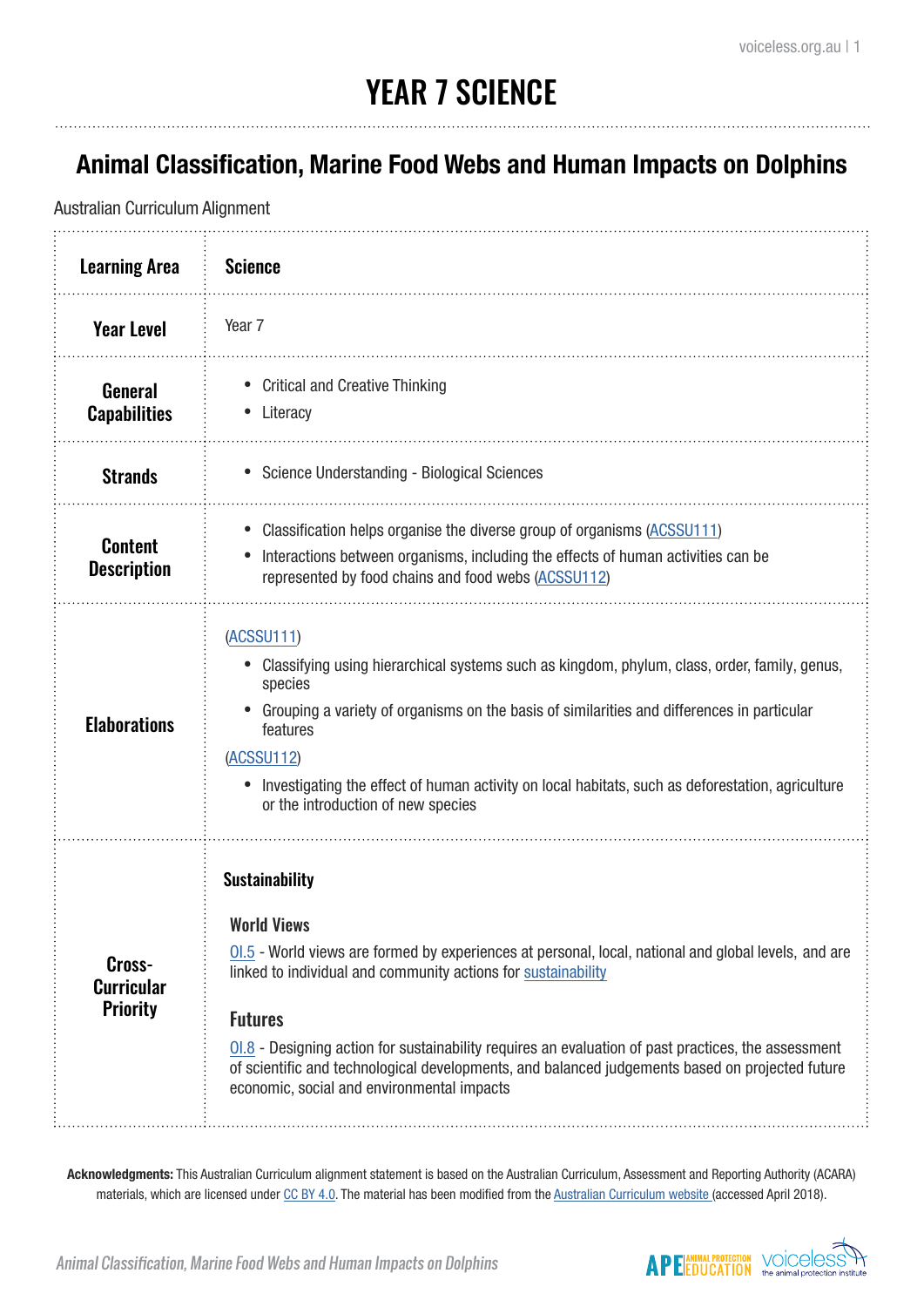### YEAR 7 ENGLISH

### **What's Behind the Dolphin Smile?**

Australian Curriculum Alignment

| <b>Learning Area</b>                  | <b>English</b>                                                                                                                                                                                                                                                                                                                                                                                                                                                                                                                                                                                         |
|---------------------------------------|--------------------------------------------------------------------------------------------------------------------------------------------------------------------------------------------------------------------------------------------------------------------------------------------------------------------------------------------------------------------------------------------------------------------------------------------------------------------------------------------------------------------------------------------------------------------------------------------------------|
| <b>Year Level</b>                     | Year <sub>7</sub>                                                                                                                                                                                                                                                                                                                                                                                                                                                                                                                                                                                      |
| <b>General</b><br><b>Capabilities</b> | Literacy<br>$\bullet$<br><b>Creative and Critical Thinking</b><br>Intercultural Understanding<br><b>Personal and Social Capability</b>                                                                                                                                                                                                                                                                                                                                                                                                                                                                 |
| <b>Strands</b>                        | • Literature - Literature and Context / Creating Literature                                                                                                                                                                                                                                                                                                                                                                                                                                                                                                                                            |
| <b>Content</b><br><b>Description</b>  | Identify and explore ideas and viewpoints about events, issues and characters represented<br>in texts drawn from different historical, social and cultural contexts (ACELT1619)<br>Create literary texts that adapt stylistic features encountered in other texts, for example,<br>narrative viewpoint, structure of stanzas, contrast and juxtaposition (ACELT1625)<br>Experiment with text structures and language features and their effects in creating literary<br>texts, for example, using rhythm, sound effects, monologue, layout, navigation and colour<br>(ACELT1805)                       |
| <b>Elaborations</b>                   | (ACELT1619)<br>Identifying and explaining differences between points of view in texts, for example<br>contrasting the city and the bush or different perspectives based on culture, gender or age<br>(ACELT1625)<br>Imagining a character's life events (for example misadventures organised retrospectively to<br>be presented as a series of flashbacks in scripted monologue supported by single images),<br>making a sequel or prequel or rewriting an ending<br>(ACELT1805)<br>Experimenting with different narrative structures such as the epistolary form, flashback,<br>multiple perspectives |

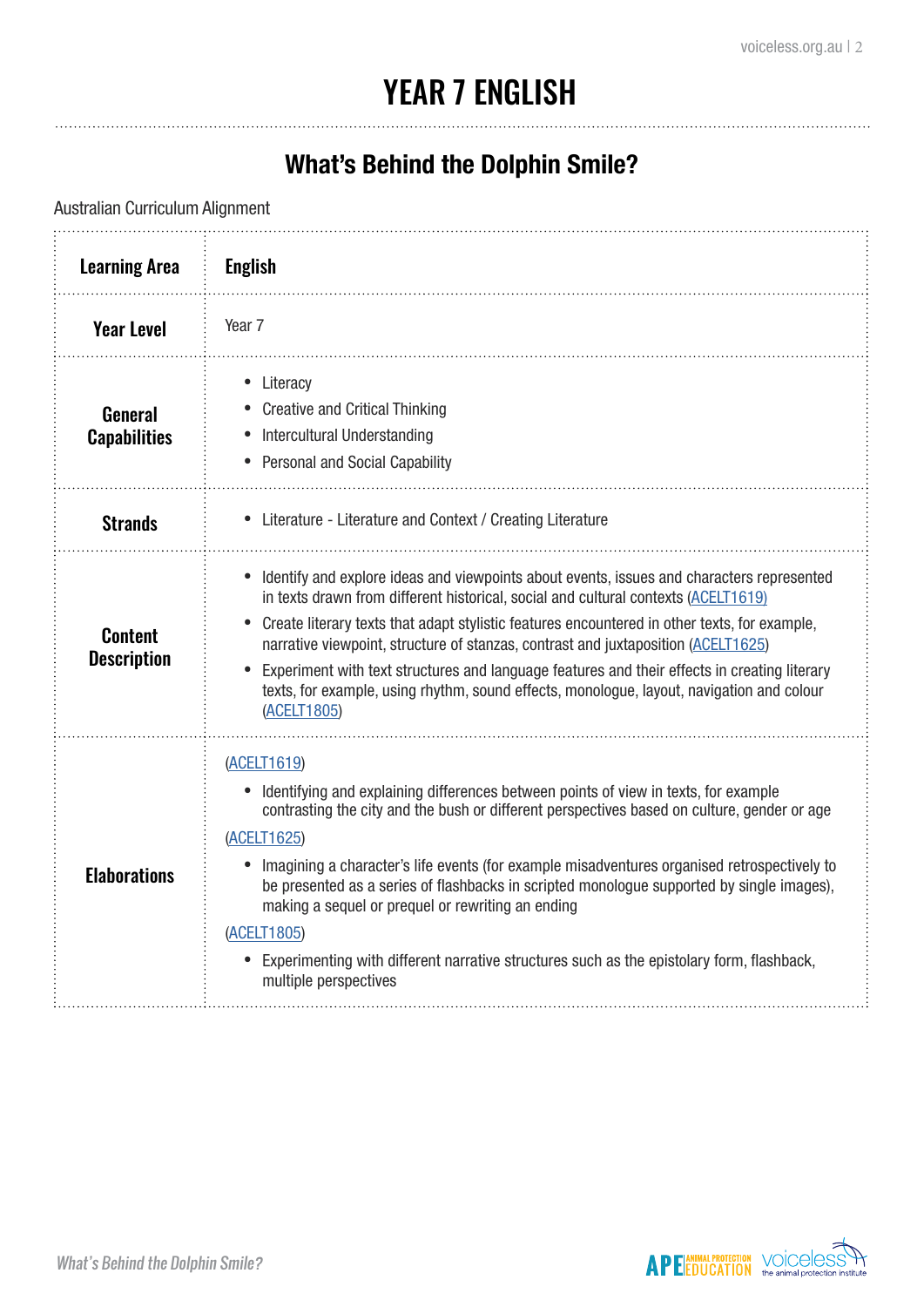|                                                | <b>Sustainability</b>                                                                                                                                                                                                                                                                                                                                                         |
|------------------------------------------------|-------------------------------------------------------------------------------------------------------------------------------------------------------------------------------------------------------------------------------------------------------------------------------------------------------------------------------------------------------------------------------|
| Cross-<br><b>Curricular</b><br><b>Priority</b> | <b>World Views</b><br>01.4 - World views that recognise the dependence of living things on healthy ecosystems, and<br>value diversity and social justice, are essential for achieving sustainability<br>01.5 - World views are formed by experiences at personal, local, national and global levels, and are<br>linked to individual and community actions for sustainability |

**Acknowledgments:** This Australian Curriculum alignment statement is based on the Australian Curriculum, Assessment and Reporting Authority (ACARA) materials, which are licensed under [CC BY 4.0](https://creativecommons.org/licenses/by/4.0). The material has been modified from the [Australian Curriculum website](http://www.australiancurriculum.edu.au) (accessed April 2018).

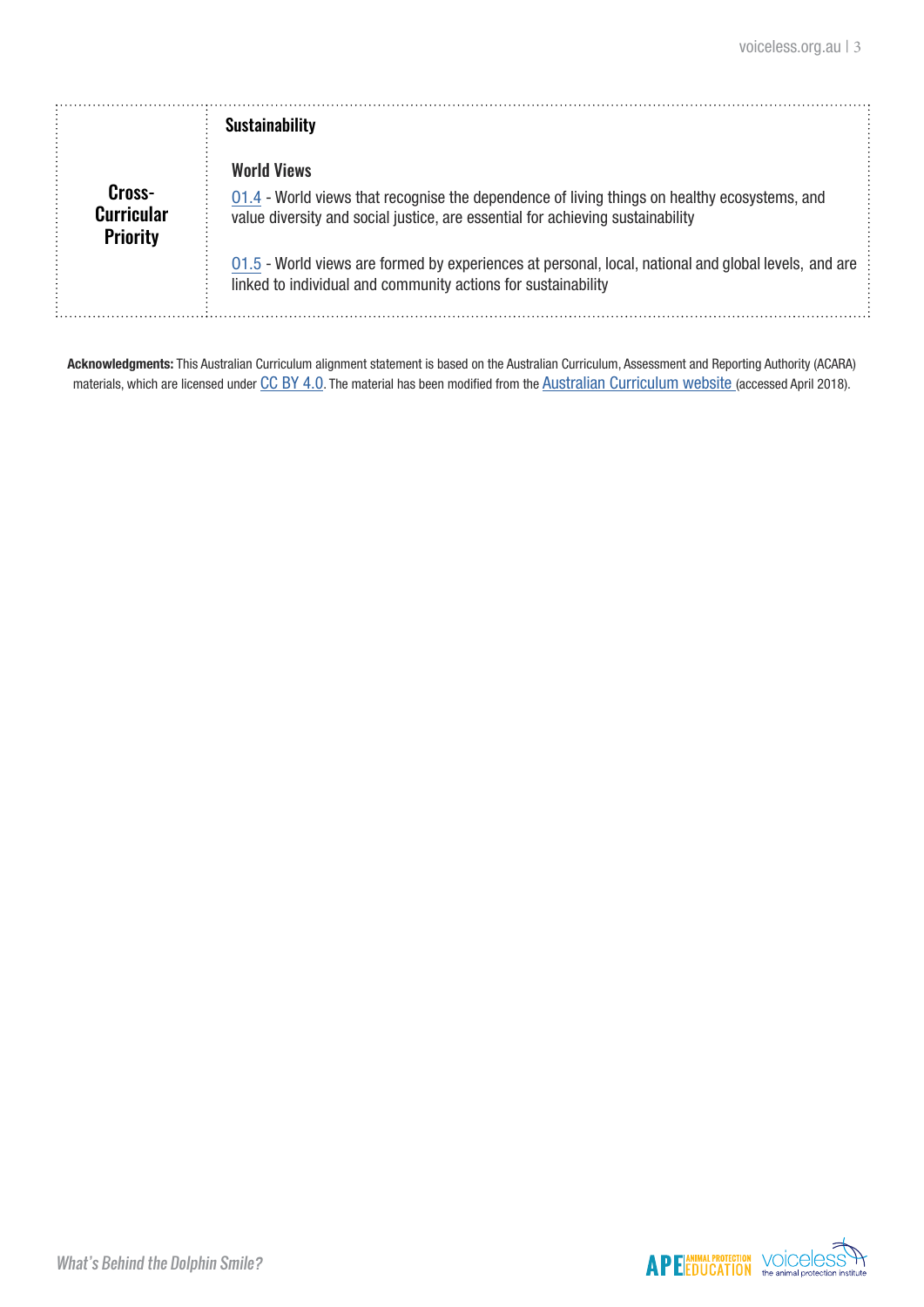## YEAR 7 SCIENCE

### **Attitudes Towards Dolphins in Captivity**

Australian Curriculum Alignment Learning Area **Science** Year Level i Year 7 • Critical and Creative Thinking **Literacy Ethical Understanding** General • Personal and Social Capability **Capabilities Numeracy** • Information and Communication Technology Capability Strands • Science Inquiry Skills - Questioning and Predicting / Planning and Conducting / Processing<br>
Strands and Analysing Data and Information / Evaluating / Communicating and Analysing Data and Information / Evaluating / Communicating • Scientifically and make predictions based on scientific knowledge [\(ACSIS124](http://www.scootle.edu.au/ec/search?accContentId=ACSIS124)) • Collaboratively and individually plan and conduct a range of investigation types, including fieldwork and experiments, ensuring safety and ethical guidelines are followed [\(ACSIS125](http://www.scootle.edu.au/ec/search?accContentId=ACSIS125)) • Construct and use a range of representations, including graphs, keys and models to represent and analyse patterns or relationships in data using digital technologies as appropriate ([ACSIS129](http://www.scootle.edu.au/ec/search?accContentId=ACSIS129)) • Summarise data, from students' own investigations and secondary sources, and use scientific understanding to identify relationships and draw conclusions based on evidence Content ([ACSIS130](http://www.scootle.edu.au/ec/search?q=ACSIS130&field=title&field=text.all&field=topic)) **Description** Reflect on scientific investigations including evaluating the quality of the data collected, and identifying improvements [\(ACSIS131](http://www.scootle.edu.au/ec/search?accContentId=ACSIS131)) Use scientific knowledge and findings from investigations to evaluate claims based on evidence ([ACSIS132\)](http://www.scootle.edu.au/ec/search?accContentId=ACSIS132) • Communicate ideas, findings and evidence based solutions to problems using scientific language, and representations, using digital technologies as appropriate ([ACSIS133\)](http://www.scootle.edu.au/ec/search?accContentId=ACSIS133)

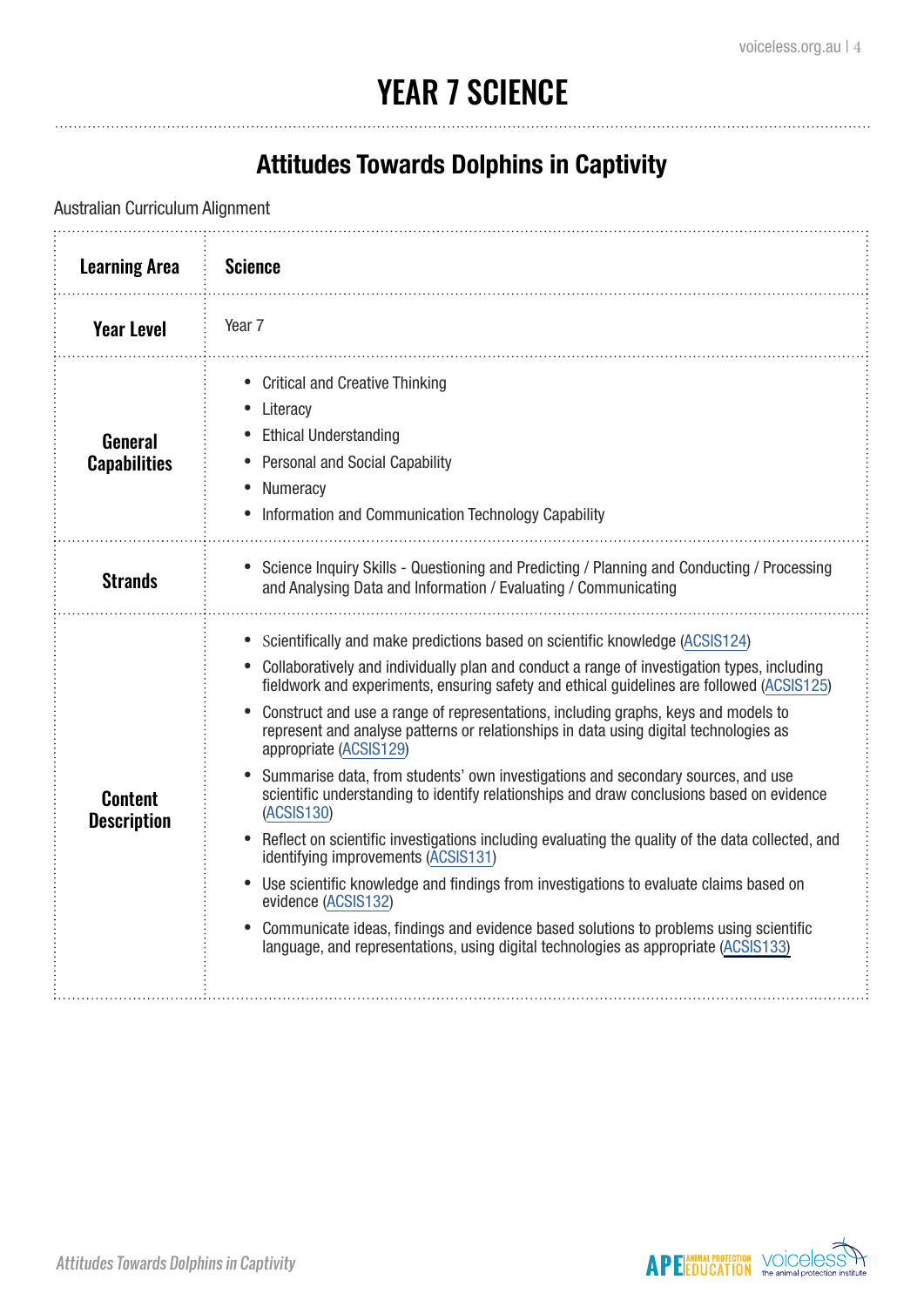| <b>Elaborations</b>                            | (ACSIS124)<br>• Recognising that the solution of some questions and problems requires consideration of<br>social, cultural, economic or moral aspects rather than or as well as scientific investigation<br>(ACSIS125)<br>• Working collaboratively to decide how to approach an investigation<br>(ACSIS129)<br>• Using spreadsheets to aid the presentation and simple analysis of data<br>(ACSIS130)<br>• Referring to relevant evidence when presenting conclusions drawn from an investigation<br>(ACSIS131)<br>Discussing investigation methods with others to share ideas about the quality of the inquiry<br>process<br>(ACSIS132)<br>• Using the evidence provided by scientific investigations to evaluate the claims or conclusions<br>of their peers |
|------------------------------------------------|-----------------------------------------------------------------------------------------------------------------------------------------------------------------------------------------------------------------------------------------------------------------------------------------------------------------------------------------------------------------------------------------------------------------------------------------------------------------------------------------------------------------------------------------------------------------------------------------------------------------------------------------------------------------------------------------------------------------------------------------------------------------|
| Cross-<br><b>Curricular</b><br><b>Priority</b> | <b>Sustainability</b><br><b>Systems</b><br>01.2 - All life forms, including human life, are connected through ecosystems on which they<br>depend for their wellbeing and survival<br><b>World Views</b><br>01.5 - World views are formed by experiences at personal, local, national and global levels, and are<br>linked to individual and community actions for sustainability                                                                                                                                                                                                                                                                                                                                                                                |

**Acknowledgments:** This Australian Curriculum alignment statement is based on the Australian Curriculum, Assessment and Reporting Authority (ACARA) materials, which are licensed under [CC BY 4.0](https://creativecommons.org/licenses/by/4.0). The material has been modified from the [Australian Curriculum website](http://www.australiancurriculum.edu.au) (accessed April 2018).

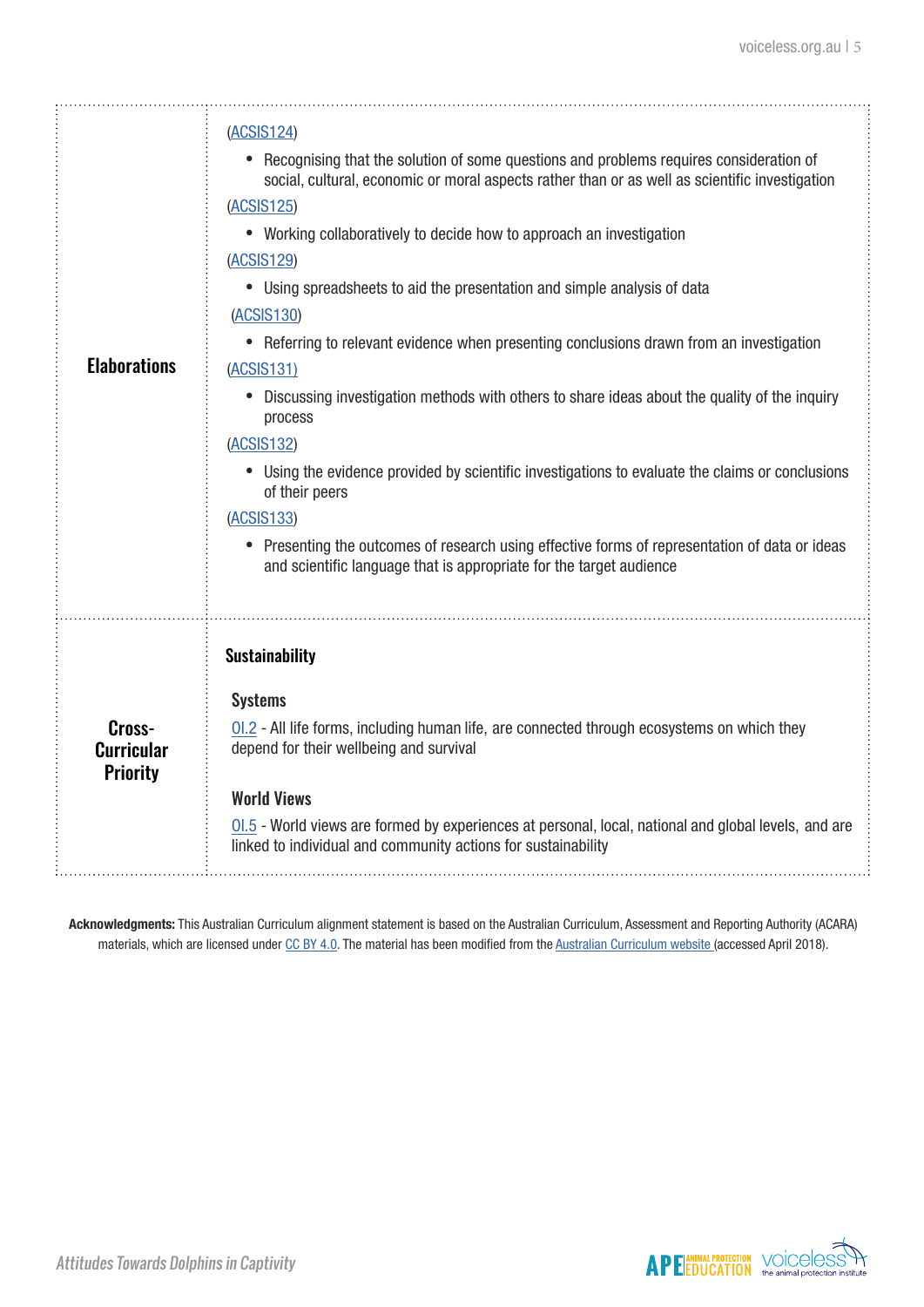# YEAR 7 HISTORY

#### **Dolphins! The Heroes of Ancient Greece**

Australian Curriculum Alignment

| <b>Learning Area</b>                 | <b>History</b>                                                                                                                                                                                                                                                                                                                                                                                                                                                                                                                                                                                                                                                                                                                                                                                                                                       |
|--------------------------------------|------------------------------------------------------------------------------------------------------------------------------------------------------------------------------------------------------------------------------------------------------------------------------------------------------------------------------------------------------------------------------------------------------------------------------------------------------------------------------------------------------------------------------------------------------------------------------------------------------------------------------------------------------------------------------------------------------------------------------------------------------------------------------------------------------------------------------------------------------|
| <b>Year Level</b>                    | Year <sub>7</sub>                                                                                                                                                                                                                                                                                                                                                                                                                                                                                                                                                                                                                                                                                                                                                                                                                                    |
| General<br><b>Capabilities</b>       | Personal and Social Capability<br><b>Ethical Understanding</b><br>Intercultural Understanding<br><b>Critical and Creative Thinking</b><br>Literacy                                                                                                                                                                                                                                                                                                                                                                                                                                                                                                                                                                                                                                                                                                   |
| <b>Strands</b>                       | Historical Knowledge and Understanding - Overview of the Ancient World / Investigating the<br>$\bullet$<br>Ancient Past / The Mediterranean World: Greece                                                                                                                                                                                                                                                                                                                                                                                                                                                                                                                                                                                                                                                                                            |
| <b>Content</b><br><b>Description</b> | Key features of ancient societies (farming, trade, social classes, religion, rule of law)<br>$\bullet$<br>(ACOKFH003)<br>The range of sources that can be used in an historical investigation, including archaeological<br>and written sources (ACDSEH029)<br>Roles of key groups in Athenian and/or Spartan society (such as citizens, women, slaves),<br>including the influence of law and religion (ACDSEH035)<br>Significant beliefs, values and practices of the ancient<br>Greeks, with a particular emphasis on ONE of the following areas: everyday life, warfare, or<br>death and funerary customs (ACDSEH036)                                                                                                                                                                                                                             |
| <b>Elaborations</b>                  | (ACOKFH003)<br>Identifying the major civilisations of the ancient world (namely Egypt, Mesopotamia, Persia,<br>Greece, Rome, India, China and the Maya); where and when they existed, and the evidence<br>for contact between them<br>(ACDSEH029)<br>Listing a range of sources (both archaeological and written) required in an historical<br>$\bullet$<br>investigation to develop a response to the question(s) being asked<br>(ACDSEH035)<br>Outlining the rights of citizens in ancient Athens (for example, the right to vote), their<br>$\bullet$<br>responsibilities (for example, military service, attending assembly meetings) and the<br>invention of freedom<br>(ACDSEH036)<br>Investigating the significant beliefs, values and practices of the ancient Greeks (for example,<br>$\bullet$<br>the Olympic Games or the Delphic Oracle) |

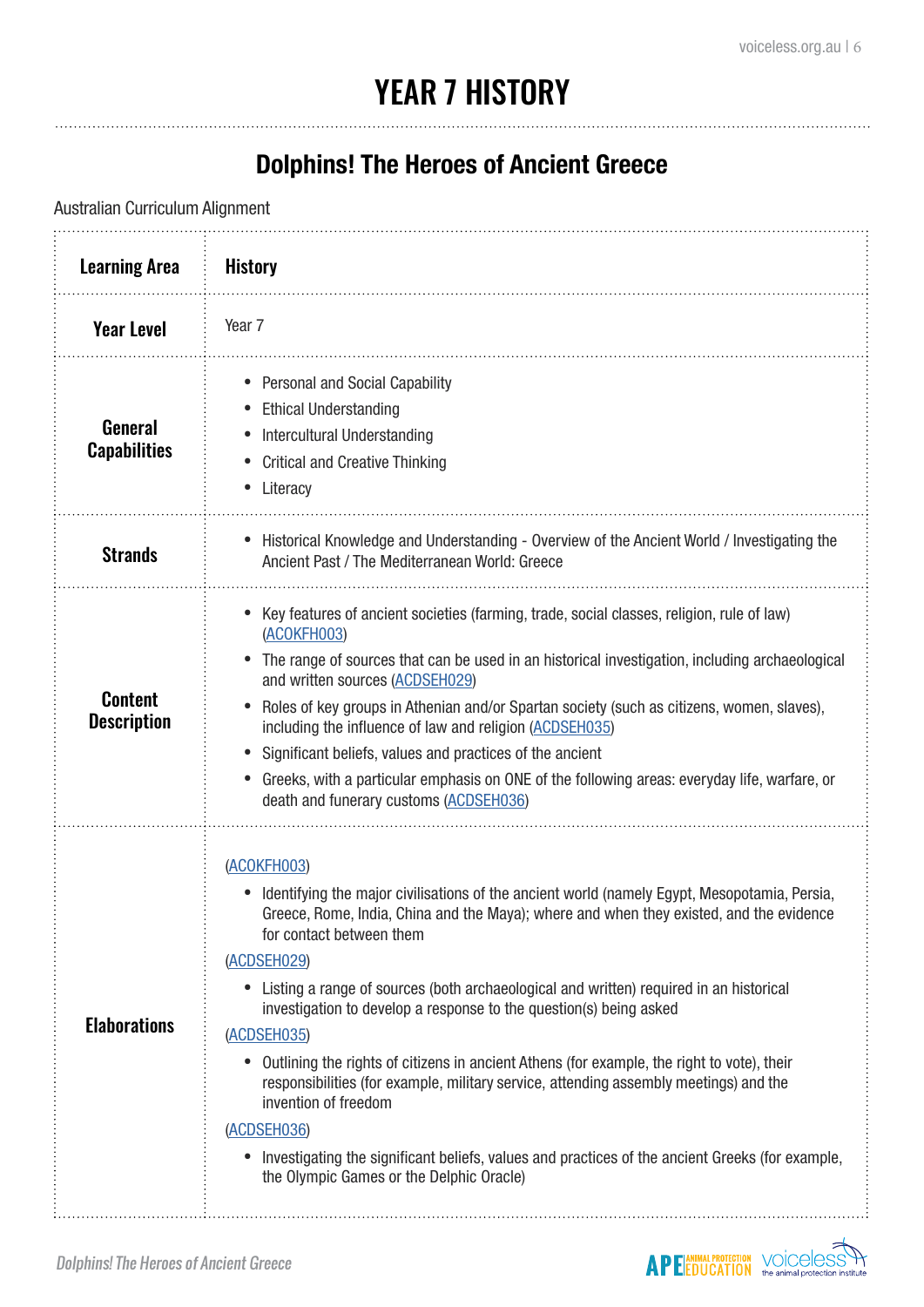| Cross-                        | <b>Sustainability</b>                                                                                                                             |  |
|-------------------------------|---------------------------------------------------------------------------------------------------------------------------------------------------|--|
| Curricular<br><b>Priority</b> | Systems<br>OI.2 - All life forms, including human life, are connected through ecosystems on which they<br>depend for their wellbeing and survival |  |

**Acknowledgments:** This Australian Curriculum alignment statement is based on the Australian Curriculum, Assessment and Reporting Authority (ACARA) materials, which are licensed under [CC BY 4.0](https://creativecommons.org/licenses/by/4.0). The material has been modified from the [Australian Curriculum website](http://www.australiancurriculum.edu.au) (accessed April 2018).

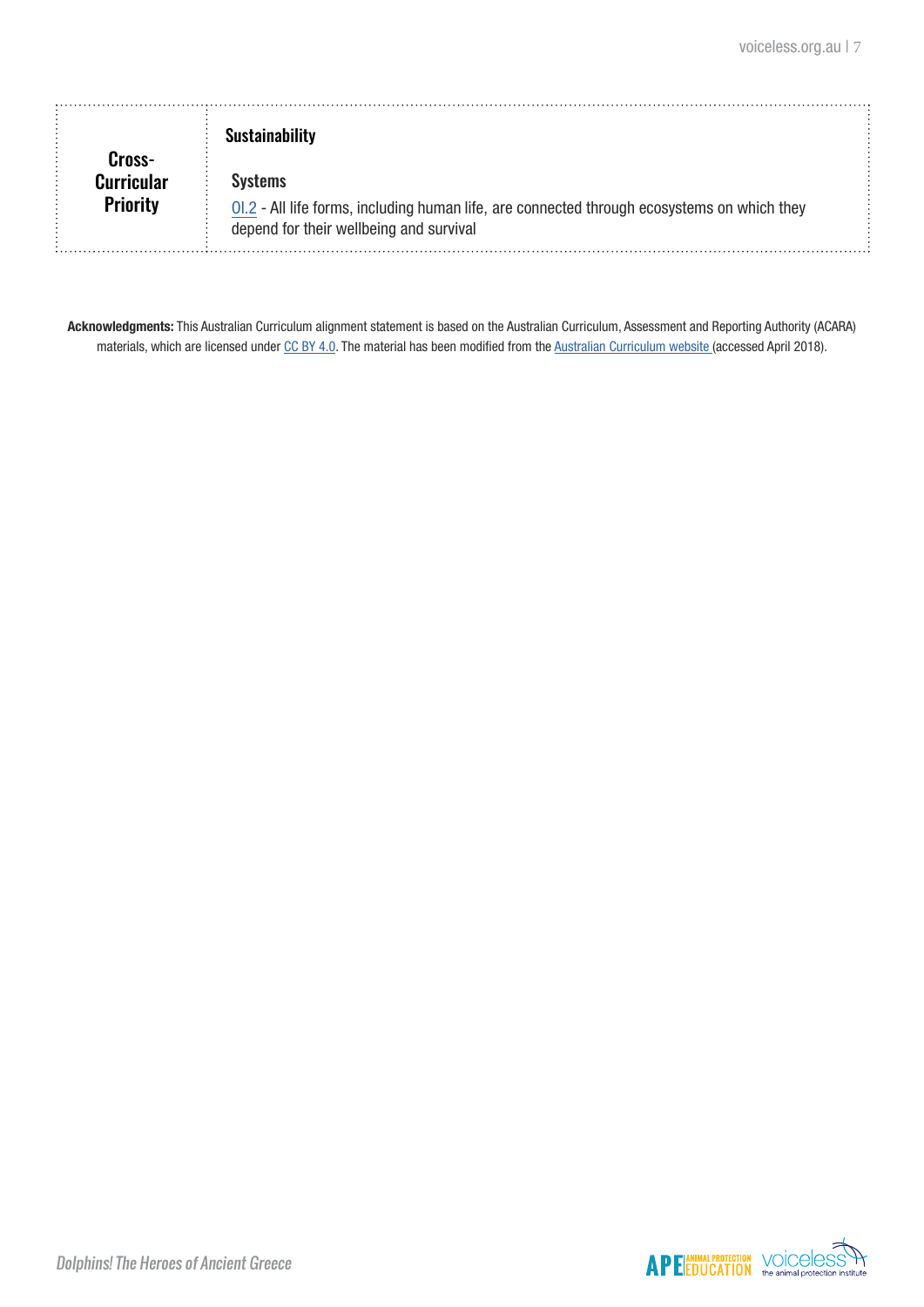### **Does the End Justify the Means? Dolphin Captivity in Australia and Asia**

Australian Curriculum Alignment

| <b>Learning Area</b>                  | Georgraphy                                                                                                                                                                                                                                                                                                                                                                                                                                                                                                                                                                                                                                                                                                                                                                                                                                                                                                                                 |
|---------------------------------------|--------------------------------------------------------------------------------------------------------------------------------------------------------------------------------------------------------------------------------------------------------------------------------------------------------------------------------------------------------------------------------------------------------------------------------------------------------------------------------------------------------------------------------------------------------------------------------------------------------------------------------------------------------------------------------------------------------------------------------------------------------------------------------------------------------------------------------------------------------------------------------------------------------------------------------------------|
| <b>Year Level</b>                     | Year 10                                                                                                                                                                                                                                                                                                                                                                                                                                                                                                                                                                                                                                                                                                                                                                                                                                                                                                                                    |
| <b>General</b><br><b>Capabilities</b> | <b>Personal and Social Capability</b><br><b>Critical and Creative Thinking</b><br>Literacy<br><b>Ethical Understanding</b><br><b>Intercultural Understanding</b>                                                                                                                                                                                                                                                                                                                                                                                                                                                                                                                                                                                                                                                                                                                                                                           |
| <b>Strands</b>                        | Geographical Knowledge and Understanding - Environmental change and management                                                                                                                                                                                                                                                                                                                                                                                                                                                                                                                                                                                                                                                                                                                                                                                                                                                             |
| <b>Content</b><br><b>Description</b>  | Human-induced environmental changes that challenge sustainability (ACHGK070)<br>Environmental world views of people and their implications for environmental management<br>(ACHGK071)                                                                                                                                                                                                                                                                                                                                                                                                                                                                                                                                                                                                                                                                                                                                                      |
| <b>Elaborations</b>                   | (ACHGK070)<br>Identifying human-induced environmental changes (for example, water and atmospheric<br>pollution; loss of biodiversity; degradation of land, inland and coastal aquatic environments)<br>and discussing the challenges they pose for sustainability<br>Evaluating the concept of ecosystem services and the importance of these services for<br>sustainability of biodiversity<br>(ACHGK071)<br>Describing the role of people's environmental world views (for example, human-centred and<br>earth-centred) in producing different attitudes and approaches towards environmental<br>management<br>Comparing the differences in people's views about the causes of environmental issues in<br>Australia and across the world<br>Discussing whether environmental change is necessarily a problem that should be managed<br>and explaining people's choices of methods for managing or responding to environmental<br>changes |